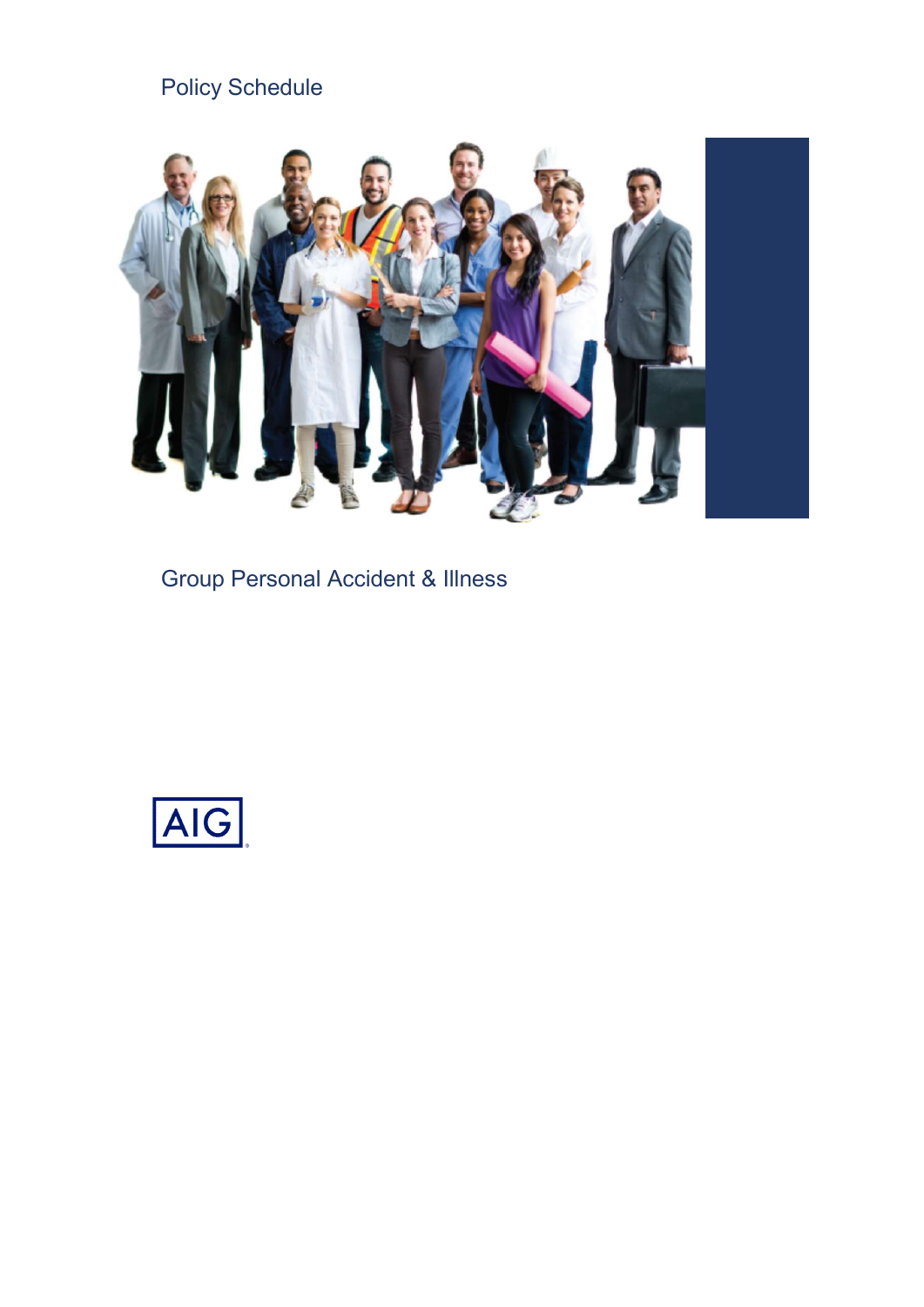

| <b>Policy Number:</b>                                      | 2200104836   |                                                                                                                                                                                                                                                                                                                                                                                                                                                                                                                                                                                                                                                                                                                                                                                                 |                                                                                                             |                                               |                                                            |  |
|------------------------------------------------------------|--------------|-------------------------------------------------------------------------------------------------------------------------------------------------------------------------------------------------------------------------------------------------------------------------------------------------------------------------------------------------------------------------------------------------------------------------------------------------------------------------------------------------------------------------------------------------------------------------------------------------------------------------------------------------------------------------------------------------------------------------------------------------------------------------------------------------|-------------------------------------------------------------------------------------------------------------|-----------------------------------------------|------------------------------------------------------------|--|
| <b>Named Insured:</b>                                      |              | ACT FOOTBALL (CAPITAL FOOTBALL), FOOTBALL TASMANIA LTD, FOOTBALL SOUTH AUSTRALIA INC,<br>FOOTBALL WEST LIMITED, FOOTBALL VICTORIA INC, FOOTBALL QUEENSLAND LTD, FOOTBALL NORTHERN<br>TERRITORY INC, including all affiliated clubs, branches and associations (and their member clubs), referees<br>branches and Futsal centres                                                                                                                                                                                                                                                                                                                                                                                                                                                                 |                                                                                                             |                                               |                                                            |  |
| <b>Policy Period:</b>                                      | From:<br>To: | 31 Jan 2022<br>31 Jan 2023                                                                                                                                                                                                                                                                                                                                                                                                                                                                                                                                                                                                                                                                                                                                                                      | (at 4.00pm. Local Standard Time)<br>(at 4.00pm. Local Standard Time)                                        |                                               |                                                            |  |
| <b>Broker:</b>                                             |              | Gow Gates Insurance Brokers Pty Ltd (Sydney)                                                                                                                                                                                                                                                                                                                                                                                                                                                                                                                                                                                                                                                                                                                                                    |                                                                                                             |                                               |                                                            |  |
| <b>Territorial Limit:</b>                                  | WorldWide    |                                                                                                                                                                                                                                                                                                                                                                                                                                                                                                                                                                                                                                                                                                                                                                                                 |                                                                                                             |                                               |                                                            |  |
| <b>GROUP INJURY &amp; SICKNESS</b>                         |              |                                                                                                                                                                                                                                                                                                                                                                                                                                                                                                                                                                                                                                                                                                                                                                                                 |                                                                                                             |                                               |                                                            |  |
| Premium<br><b>GST</b><br><b>Stamp Duty</b><br><b>TOTAL</b> |              | <b>As Agreed</b><br><b>As Agreed</b><br><b>As Agreed</b><br><b>As Agreed</b>                                                                                                                                                                                                                                                                                                                                                                                                                                                                                                                                                                                                                                                                                                                    | an Agreed Premium.                                                                                          | The Annual Premium of this Policy is          |                                                            |  |
| <b>Insured Person(s):</b>                                  |              | All players and/or non playing officials including team managers, referees, trainers, coaches, masseurs,<br>committee members, directors, office bearers, administrators, employees, executive officers, selectors, ball<br>boys, medical persons, physiotherapists, ambulance officers, voluntary workers and other match day officials<br>of the Insured(s).                                                                                                                                                                                                                                                                                                                                                                                                                                  |                                                                                                             |                                               |                                                            |  |
| <b>Scope of Cover:</b>                                     |              | Cover applies twenty four (24) hours per day whilst the Insured Persons is engaged in the following activities:<br>(a) Playing in official matches sanctioned by The Insured(s)<br>(b) Official training, trials or practice (including practice matches) sanctioned by The Insured(s)<br>(c) Engaged in fundraising activities for The Insured(s)<br>(d) Engaged in administrative or organised social activities of The Insured(s)<br>(e) Unpaid voluntary activities performed on behalf of The Insured(s)<br>(f) Travelling directly to or from or between activities described above from the Insured Person's normal place<br>of residence, place of education or place of employment.<br>(g) all other travel including intrastate, interstate and overseas sanctioned by The Insured(s) |                                                                                                             |                                               |                                                            |  |
| <b>Age Limitation:</b>                                     |              | Up to 90 years of age.                                                                                                                                                                                                                                                                                                                                                                                                                                                                                                                                                                                                                                                                                                                                                                          |                                                                                                             |                                               |                                                            |  |
|                                                            |              | Aggregate Limit of Liability: (Special Provisions - Number 7)                                                                                                                                                                                                                                                                                                                                                                                                                                                                                                                                                                                                                                                                                                                                   | Any Policy period except non schedule flights (a)<br>Any Policy period relating to non schedule flights (b) | \$5,000,000<br><b>NIL</b>                     |                                                            |  |
|                                                            |              |                                                                                                                                                                                                                                                                                                                                                                                                                                                                                                                                                                                                                                                                                                                                                                                                 | The compensation applicable under each section for each insured person:                                     |                                               |                                                            |  |
|                                                            |              | <b>DEATH &amp; CAPITAL BENEFITS, Event 3</b>                                                                                                                                                                                                                                                                                                                                                                                                                                                                                                                                                                                                                                                                                                                                                    | Section A: DEATH & CAPITAL BENEFITS, Events 1-2, 4-16, 18-19                                                |                                               | \$100,000 (\$20,000 for under 18 years old)<br>\$250,000   |  |
| <b>Section B:</b>                                          |              | <b>WEEKLY INJURY BENEFITS, Event 20</b>                                                                                                                                                                                                                                                                                                                                                                                                                                                                                                                                                                                                                                                                                                                                                         |                                                                                                             | Aggregate Period<br><b>Elimination Period</b> | 85% of Income to a maximum of \$250<br>52 Weeks<br>14 Days |  |
|                                                            |              |                                                                                                                                                                                                                                                                                                                                                                                                                                                                                                                                                                                                                                                                                                                                                                                                 | • Events 21 (a) & (b) apply if an amount is shown against Event 20                                          |                                               |                                                            |  |
|                                                            |              | Section C: WEEKLY SICKNESS BENEFITS, Event 22                                                                                                                                                                                                                                                                                                                                                                                                                                                                                                                                                                                                                                                                                                                                                   |                                                                                                             |                                               | Not Included                                               |  |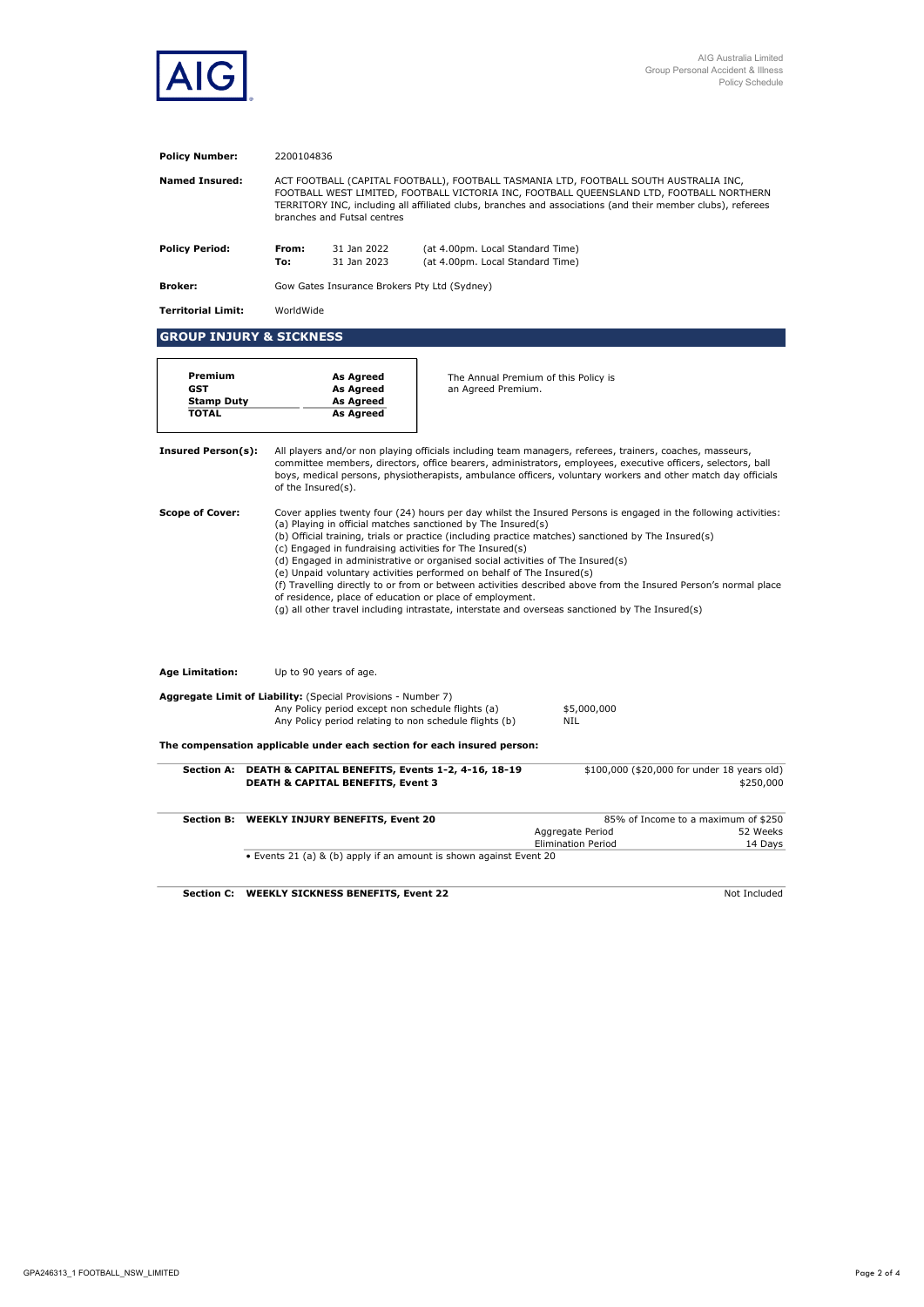

| <b>Section D: AIG CARE PLUS BENEFITS</b>                                  |                                                                  |
|---------------------------------------------------------------------------|------------------------------------------------------------------|
| 1. Lump Sum Overseas Surgical Benefits For Injury                         | Not Included                                                     |
| <b>Brain Surgery</b>                                                      |                                                                  |
| Amputation of a Limb                                                      |                                                                  |
| Fracture of a Limb Requiring Open Reduction                               |                                                                  |
| Any other Surgical procedure performed under general anaesthetic          |                                                                  |
| 2. Lump Sum Overseas Surgical Benefits For Sickness                       | Not Included                                                     |
| Open Heart Surgery                                                        |                                                                  |
| <b>Brain Surgery</b>                                                      |                                                                  |
| Abdominal Surgery performed under general anaesthetic                     |                                                                  |
| Any other Surgical procedure performed under general anaesthetic          |                                                                  |
| 3. Broken Bones                                                           | Not Included                                                     |
| 4. Guaranteed Payment Benefit (conditions apply)                          | Not Included                                                     |
| 5. Loss of Teeth Benefit                                                  | Not Included                                                     |
| 6. Accommodation and Transport Expense Benefit                            | Up to \$1,500                                                    |
| 7. Coma Benefit                                                           | Not Included                                                     |
| 8. Domestic Help Benefit (maximum 52 weeks)                               | 100% of the cost of Domestic Help up to a maximum                |
|                                                                           | of \$250 per week with 7 days Elimination Period                 |
| 9. Education Fund Benefit                                                 | Not Included                                                     |
| 10. Funeral Expense Benefit                                               | Up to \$6,000                                                    |
| 11. Independent Financial Advice Benefit                                  | Not Included                                                     |
| 12. Executor Emergency Cash Advance                                       | Not Included                                                     |
| 13. Home/Vehicle Modification Benefit                                     | 100% of the cost of renovations to a maximum of \$10,000         |
| 14. Premature Birth/Miscarriage Benefit                                   | Not Included                                                     |
| 15. Spouse/Partner Employment Training Benefit                            | Not Included                                                     |
| 16. Student Tutorial Benefit (maximum 52 weeks)                           | 100% of the cost of Student Tutorial Expenses                    |
|                                                                           | up to a maximum of \$250 per week with 7 days Elimination Period |
| 17. Unexpired Membership Benefit<br>18. Chauffer Benefit                  | \$500                                                            |
|                                                                           | Not Included                                                     |
| 19. Childcare Benefit (maximum 26 weeks)                                  | Not Included                                                     |
| 20. Corporate Image Protection                                            | Not Included                                                     |
| 21. Replacement Staff/Recruitment Costs                                   | Not Included                                                     |
| 22. Visitors Benefit                                                      | Not Included                                                     |
| 23. Overseas Bed Care Benefit (maximum 52 weeks)                          | Up to \$300 per week                                             |
| 24. Rehabilitation Costs (maximum of 6 months)<br>25. Escalation of Claim | Up to a maximum of \$3,500 per month<br>Not Included             |
| 26. a. Spouse                                                             | Not Included                                                     |
| b. Dependant Children                                                     | Not Included                                                     |
| 27. Accidental HIV Infection                                              | Not Included                                                     |
|                                                                           |                                                                  |

If no amount is inserted against any one or more of the above Sections, this Policy does not provide cover under that Section or Sections.

Note: Weekly Benefits are reduced by Workers Compensation

Policy Wording: Group Personal Accident & Illness AH610.9 PDS JM09/00064.8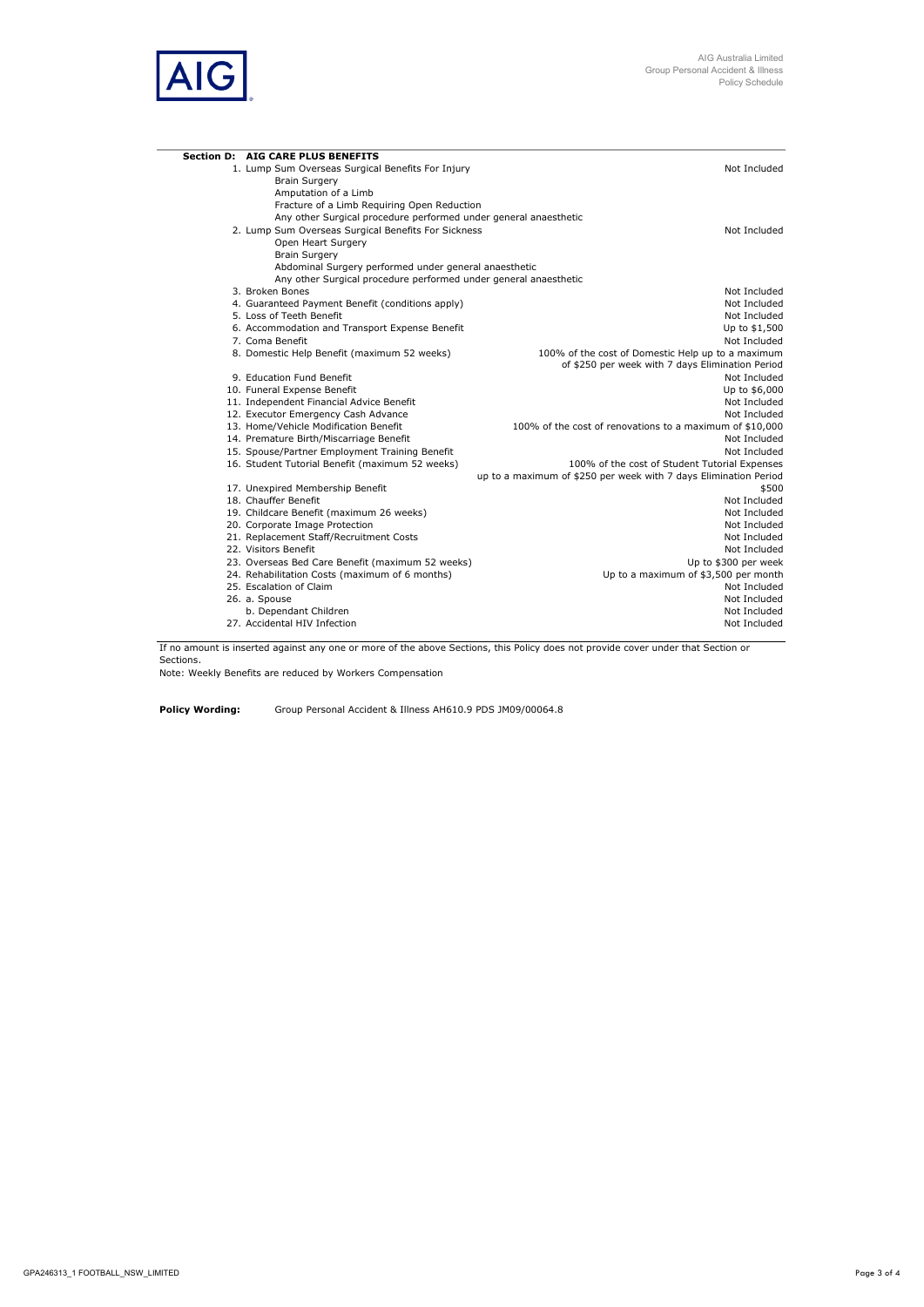#### Endorsements:

Insured Persons who are non-residents of Australia

Non-residents of Australia who are registered members with a member club, are covered by the Policy subject to the following conditions:

1. Non-Medicare Medical Expenses will only be reimbursed, subject to the Policy benefit limit stated in the Policy Schedule where the expense is not a Medicare item, or for expenses that would have attracted a Medicare rebate if the Insured Persons were an Australian resident. 2. All benefits will cease if the Insured Person leaves Australia.

In all other respects this Policy shall remain unaltered.

#### Special Events Cover

A framework is required to manage the process of extending the programme to provide cover, on a one off basis, as required by FFA or Member Federations and their affiliated Associations and/or Clubs. Covers are required to be extended for players or teams to whom cover is not automatically granted. The covers are required to have the capacity to include tournaments where overseas touring teams participate, corporate events, charity matches and composite teams. Covers will only be required to be extended when the event is sanctioned by FFA or a Member Federation.

In all other respects this Policy shall remain unaltered.

#### Section D - AIG Care Plus Benefits

It is hereby noted and declared the following benefit is added to the Policy under Section D: Out of Pocket Expenses.

If during the Policy Period and whilst the person is an Insured Person, the Insured Person sustains a Bodily Injury which directly results in otherwise unforeseeable expenses for Medical Aids, local transportation (other than in an ambulance) for the purpose of seeking medical treatment, and other non-medical expenses such as clothing and non-medical equipment, We will pay the actual and reasonable costs incurred up to a maximum of \$1,500, provided that those costs are not insured elsewhere under this Policy, or an expense to which the following applies:

We will not pay benefits with respect to any loss, damage, liability, Event, Injury or Sickness which directly or indirectly would result in Our contravening the Health Insurance Act 1973 (Cth), the Private Health Insurance Act 2007 (Cth), Private Health Insurance (Health Insurance Business) Rules as updated from time to time, or National Health Act 1953 (Cth) or any amendment to, or consolidation or re-enactment of, those Acts. In all other respects this Policy shall remain unaltered.

#### General Exclusions - 7.0

It is hereby noted and agreed that the following under General Exclusions has been removed in its entireity. 7.0 Training for or participating as a professional in any sport. In all other respects this Policy shall remain unaltered.

Additional Exclusions: NIL

Authorised Signatory mi

AIG Australia Limited ABN 93 004 727 753 AFSL 381686 20 January 2022



American International Group, Inc. (AIG) is a leading global organisation. Building on 100 years of experience, today AIG member companies provide a wide range of property casualty insurance, life insurance, retirement products, and other financial services to customers in more than 80 countries<br>and jurisdictions. These diverse offerings include products and services

Additional information about AIG can be found at www.aig.com | YouTube: www.youtube.com/aig | Twitter: @AIG\_LatestNews | LinkedIn: http://www.linkedin.com/company/aig

AIG is the marketing name for the worldwide property-casualty, life and retirement, and general insurance operations of American International Group, Inc. For additional information, please visit Our website at www.aig.com.au. All products and services are written or provided by subsidiaries<br>or affliates of American International Group, Inc. In Australia, insuran be provided by independent third parties. Certain property-casualty coverages may be provided by a surplus lines insurer. Surplus lines insurers do<br>not generally participate in state guaranty funds, and insureds are there

Head Office<br>NEW SOUTH WALES<br>Level 19, 2 Park Street<br>Sydney, NSW 2000, Australia<br>General customer service Head Office<br>NEW SOUTH WALES<br>Level 19, 2 Park Street<br>Sydney, NSW 2000, Australia<br>General customer service<br>Tel: +61 2 9240 1711 Head Office<br>NEW SOUTH WALES<br>Level 19, 2 Park Street<br>Sydney, NSW 2000, Australia<br>General customer service<br>Tel: +61 2 9240 1711